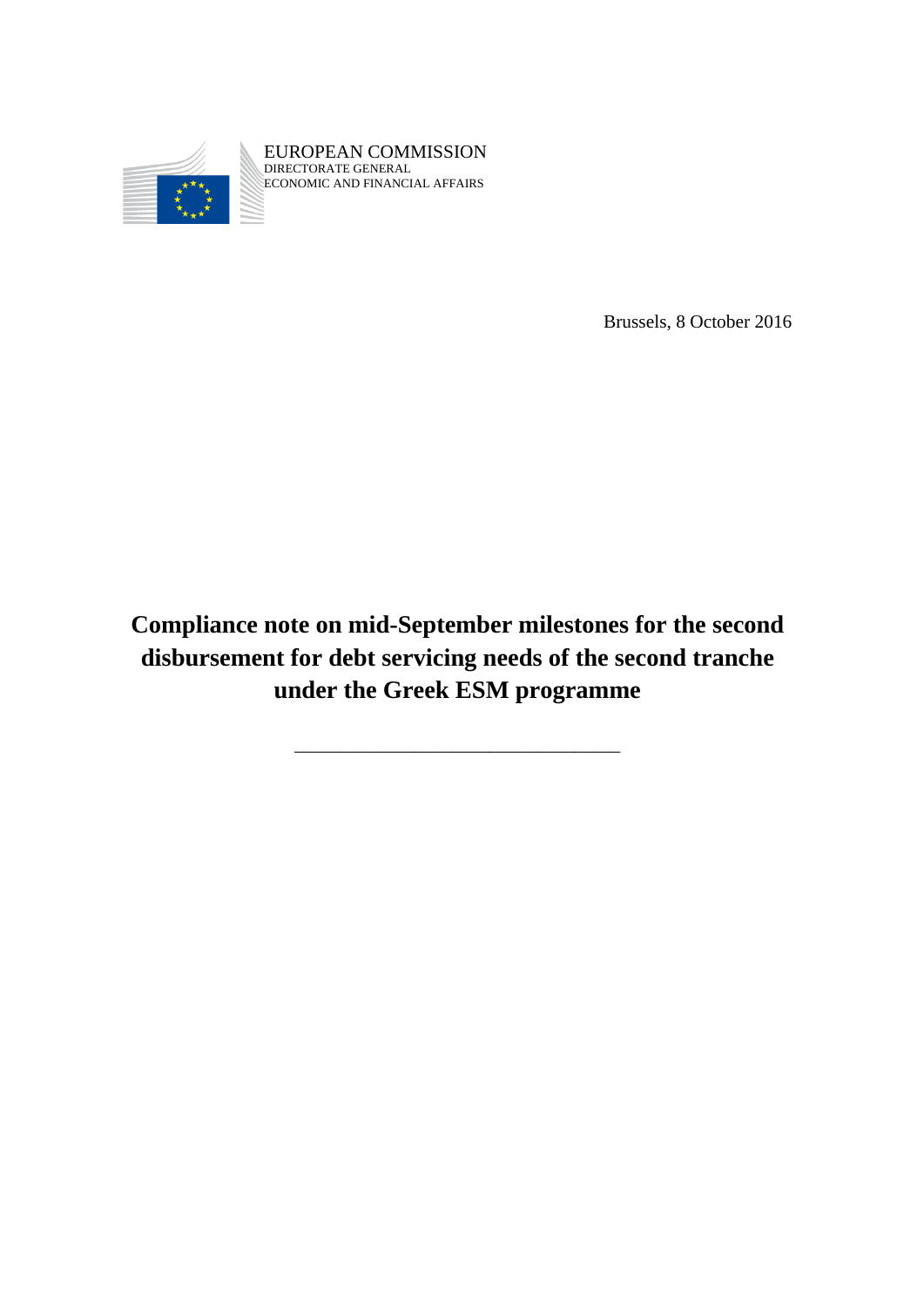*This compliance note provides an assessment of the implementation of the set of milestones endorsed by the EWG on 9 June 2016 to pave the way to the disbursement of the*  $\epsilon$  1.1 bn sub-tranche of adjustment programme approved by the ESM in June 2016.<sup>1</sup> *On one of the milestones, namely the appointment of the Supervisory Board of the new privatisation and investment fund, the Hellenic Corporation of Assets and Participations the European Commission and the ESM acted jointly. This compliance note was compiled by European Commission staff, in liaison with ECB staff.* 

*Following the implementation of measures, which include the adoption of legislation on 27 September and on 6 October 2016, this report assesses that the received legislation and other actions taken by the authorities broadly comply with the list of 15 milestones endorsed by the EWG.* 

*In light of the evaluation of the milestones the following considerations are relevant.*

*The Supplemental MoU of June 2016 contains additional commitments beyond the milestones to ensure that HCAP is fully operational. An important next step is the appointment of a Board of Directors who should have executive responsibilities. As required by the HCAP law, it is important that the Board of Directors, should be appointed on the basis of an open and transparent process, and that the successful candidates are professionals who are fully independent of inappropriate political or business links. In addition, the internal regulations of HCAP need to be in line with international best standards of corporate governance. As regards energy policies, the milestones are important actions as part of a wider strategy to establish efficient and competitive markets for gas and electricity. To this end, it is important that related actions not included in the milestones, such as relevant privatisation tenders and the NOME auctions, are also fully implemented and completed in line with MoU commitments and in full agreement with the European institutions.* 

Looking forward, and following the completion of the HFSF review of the Boards of *Directors of the four systemic banks, the process of reconstituting the boards should be finalised as a matter of priority. All remaining and new board members, including State representatives, should meet the minimum criteria that are set out in the HFSF law.*

 $\overline{a}$ 

<sup>1</sup> The list of milestones as approved by the EWG can be found in the Compliance Report of the First Review of the Third ESM Programme. [\(http://ec.europa.eu/economy\\_finance/assistance\\_eu\\_ms/greek\\_loan\\_facility/pdf/cr\\_full\\_to\\_ewg\\_en.pdf\)](http://ec.europa.eu/economy_finance/assistance_eu_ms/greek_loan_facility/pdf/cr_full_to_ewg_en.pdf)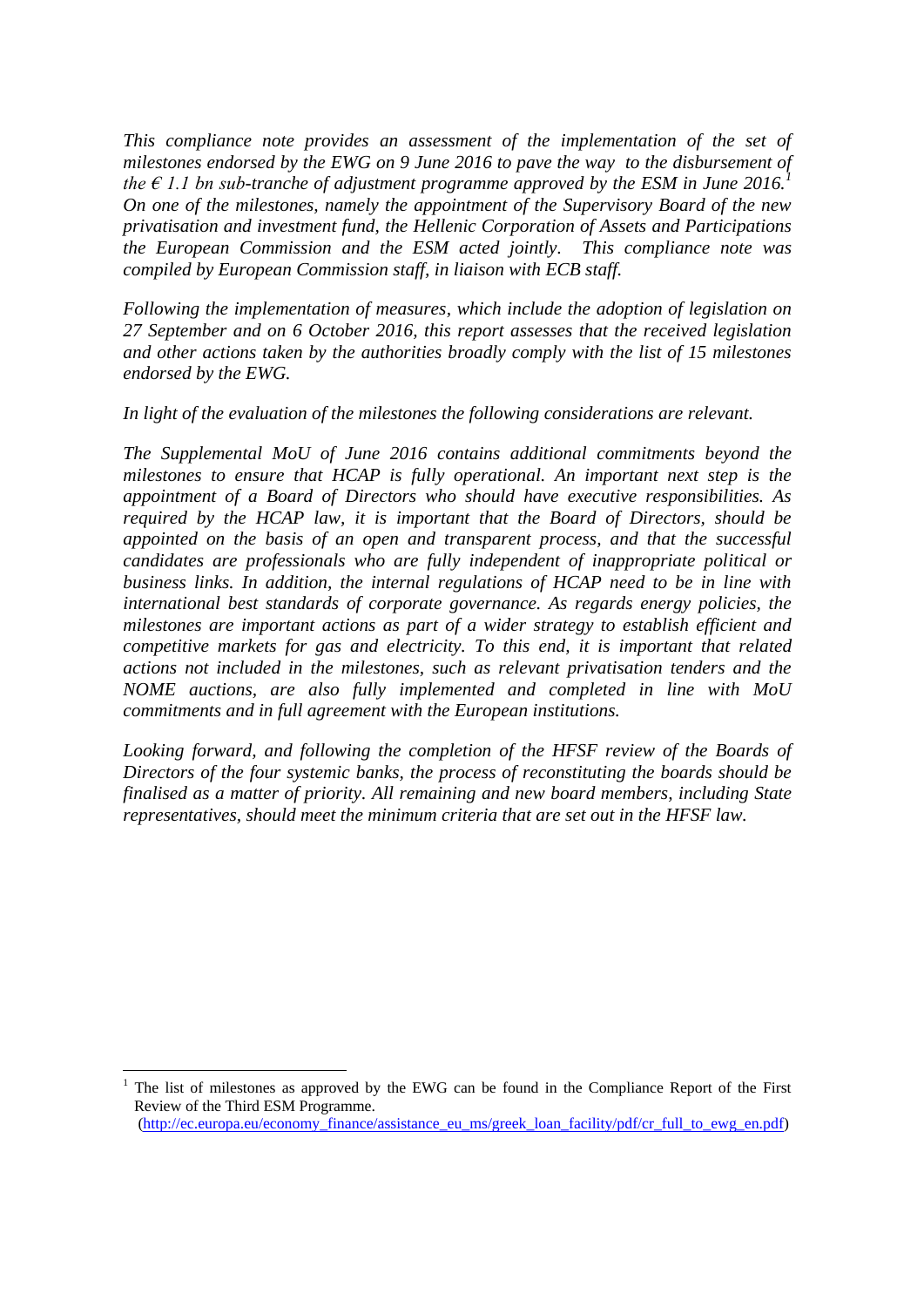# **I. PENSION REFORMS**

### *I.1. Finalise the harmonisation of social security contributions:*

*(i) eliminate the lower minimum contribution base for owners of tourist accommodation (ii) repeal all exemptions allowing for lower health contributions*

*(iii) revise downwards the discount for lump sum payment of notional insurance periods*

The necessary legislation was adopted by the Parliament on 27 September as a part of the omnibus bill (Law 4425/2016).

DONE

# **II. BANK GOVERNANCE**

### *II.1 The HFSF, with the help of an independent international consultant, will finalise the review of the boards of the banks in which the RFAs apply.*

The financial sector milestone was completed following the conduct of the comprehensive review of the functioning and structure of the boards of directors of the four systemic banks by the HFSF with the support of an independent consultant; the communication of the results to the banks in early July; and the finalisation of the HFSF assessment of appeals to the review on 23 September 2016. The review was performed in line with prudent international practices by applying criteria that go beyond supervisory fit and proper requirements, as set out in Article 10 of Greek Law 3864/2010, which defines the minimum criteria that need to be applied in the review. While the review has been completed satisfactorily, the institutions consider that one of the criteria for the review, namely having 10 years of experience at senior managerial level in the areas of banking, audit, risk management and distressed asset management, has been interpreted in a broad way. Looking forward, the process of reconstituting the boards of the four systemic banks should be finalised as a matter of priority. In line with Law 3864/2010, the HFSF should undertake efforts to ensure that the findings of the review are adequately addressed by banks and that all remaining and new board members have adequate experience in the financial sector and meet all the criteria contained in the HFSF law, thereby preventing conflicts of interest. These efforts will form an important element of the second review of the ESM programme.

DONE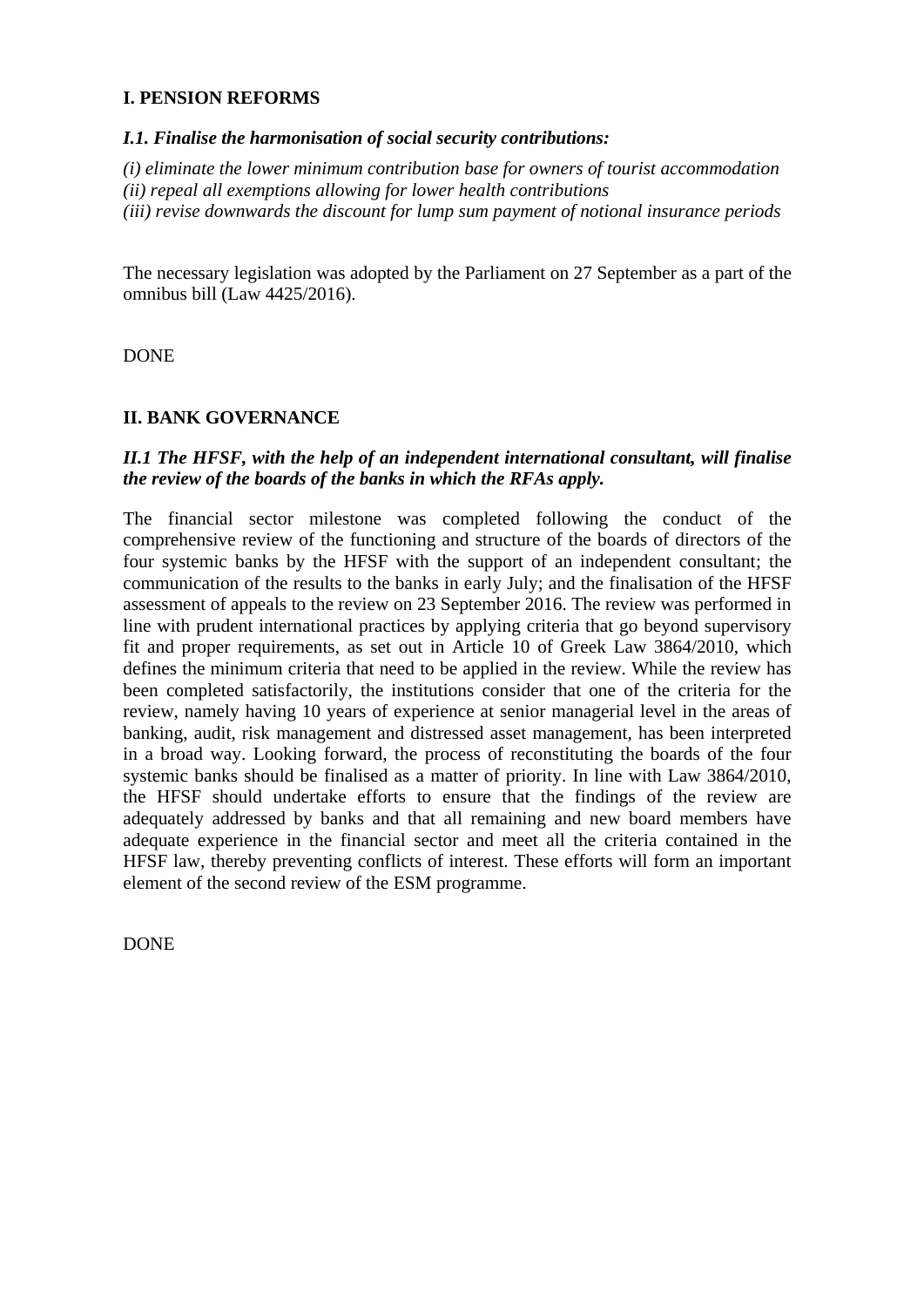# **III. ENERGY**

### *III.1 Continue the implementation of the gas market reform*

*(i) RAE (the energy regulator) will adopt gas distribution and transmission tariffs (ii) legislation will be amended, further facilitating the unbundling process (iii) the authorities will complete the review of the gas release program, improving conditions of access for alternative suppliers and substantially increasing the quantities available*

On (i): On distribution, the methodology was published in the Official Gazette on the 26 September 2016 (FEK B 3067), and adoption of the actual tariffs has taken place on 7 October 2016. Transmission tariffs had their methodology changed retroactively through legislation (Law 4009/2016) without discussing or informing the institutions, in spite of repeated requests of information. Following extensive discussions, the authorities have amended the legislation through a provision in the omnibus bill (Law 4425/2016). Adoption of the actual tariff has taken place on 8 October 2016.

For work on unbundling (ii), the legislation was adopted initially on 4 August 2016 (Law 4414/2016). A number of necessary amendments were made in the omnibus bill (Law 4425/2016).

On gas release (iii), a written proposal by DEPA with revised commitments, i.e. improved access conditions and increased quantities up to 20% in 2020, has been sent to HCC and endorsed by HCC.

#### DONE

### *III.2 In the context of the implementation of the EU target model for the electricity market, pass the required legislation on the transposition of the high-level market design in June 2016*

The legislation on the Target Model was adopted as part of the omnibus bill (Law 4425/2016).

#### DONE

### *III.3 Amend the current legislation on ETMEAR and/or the structure of the RES account to ensure that the debt in the RES account is eliminated over a 12-months forward looking horizon (not later than June 2017); the account will be kept annually in balance onwards.*

The initial amendment on renewable energy incentives had been approved on 4 August 2016 (Law 4414/2016). An amendment which brings a number of points in line with the milestone has been legislated on 6 October 2016. It also foresees elimination of the debt in the RES account by December 2017, which is longer than the originally envisaged timeframe, but includes a corrective mechanism to prevent further or persisting imbalances of the RES account during this timeframe. Moreover, regular provision of data on the RES account has been agreed with the Greek authorities.

DONE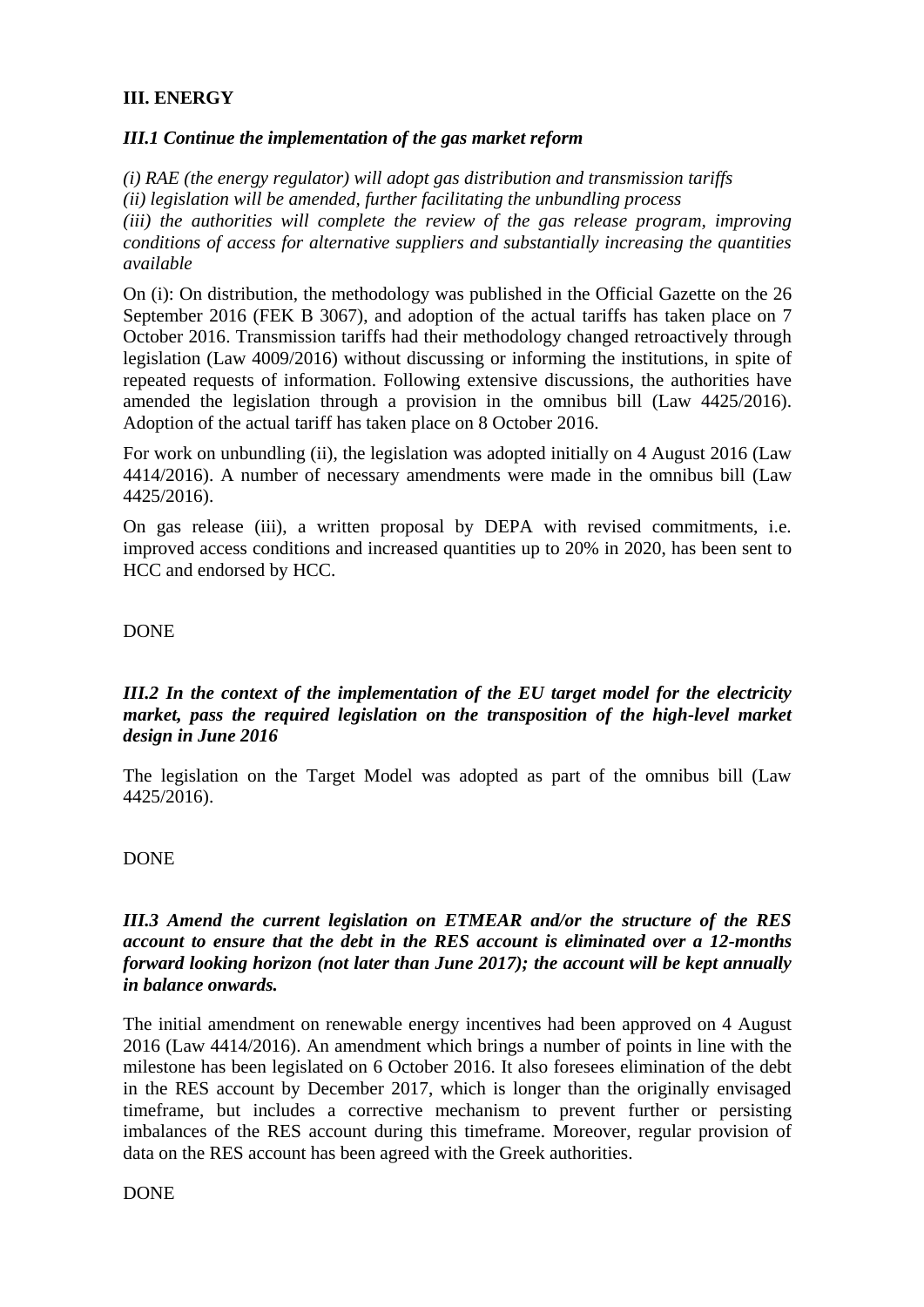# *III.4 The General Assembly of PPC will authorize the sale of at least 20 percent of ADMIE to a strategic investor*

The General Assembly took place on 11 July 2016 and voted the sale of 24%. The tender was launched by publication on PPC's website directly thereafter.

### DONE

### *III.5 PPC will conclude the negotiations on HV tariffs with all its customers by signing the respective contracts, and the adopted tariffs shall be cost-based and take into account consumption characteristics.*

Following extensive negotiations, the Board of Directors of PPC has approved on 28 September 2016 the terms of agreement with Aluminium of Greece (AoG), PPC's largest customer. These have been formally approved by the General Assembly on 5 October 2016 and the contract signed directly thereafter. With this signature, except for four cases concerning a company under liquidation and three companies which have ongoing legal disputes with PPC, all PPC's HV (industrial) customers have signed a cost- and consumption-profile based contract.

DONE

### **IV. PRIVATISATION**

### *IV.1 The Government with the Institutions (a) agrees on the nominations of the Supervisory Board of the new Privatisation and Investment Fund (HCAP)*

The Government has agreed with the institutions on the composition of the Supervisory Board of the new Privatisation and Investment Fund (HCAP). Among these, two have been jointly proposed by the European Commission and the ESM and three by the Greek authorities. The Ministerial Decision on the appointment of these members has been signed on 7 October 2016. The Board has already informally met on 5 October and has launched the process that will lead to the appointment of the Board of Directors.

#### DONE

# *IV.2 The Authorities will transfer to the new Fund a second group of SOEs as agreed with the institutions (list included in the TMU)*

Following the establishment of HCAP and its subsidiary EDIS which will take under it many of the state-owned enterprises (SOEs) share ownerships of additional six entities have been transferred by law to EDIS (the water companies of Thessaloniki and Athens, KTIP, ELVO, Attiko Metro and the power company PPC). Regarding the Hellenic Aerospace Industries the Authorities and the institutions have agreed to have an external advisor report about the company's financial state and prospects and whether this company should be shifted under EDIS in order to have it restructured, without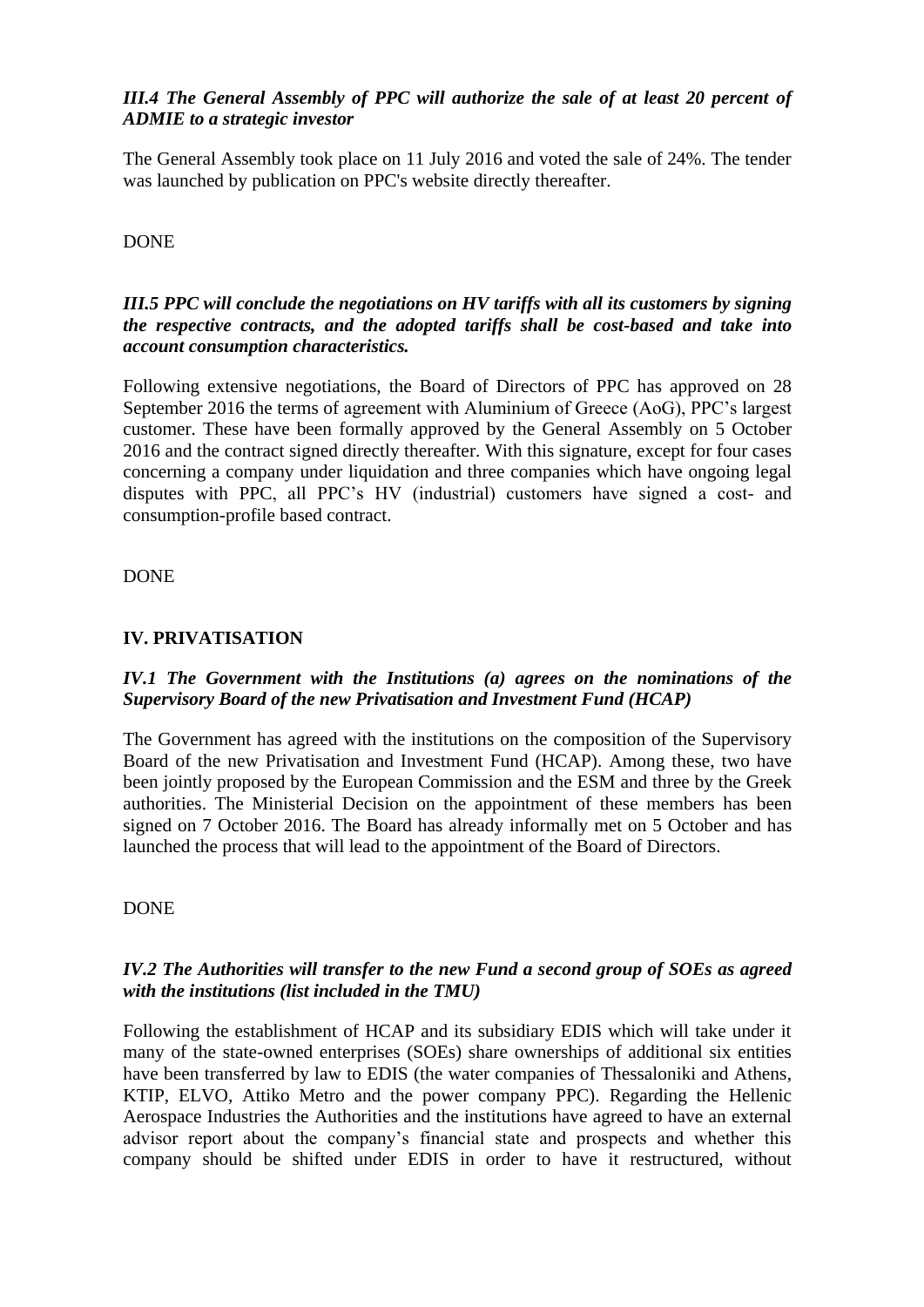compromising national security. This should be completed within the second review to consider the future of the company.

### DONE

# *IV.3 The Authorities will ratify in Parliament the Share Purchase Agreement for Hellinikon*

The share-purchase agreement for Hellinikon SA (a company that would develop the site of the former Athens International Airport) has been ratified by the Greek Parliament. This paves the way for financial closing which will take place when a number of conditions have been fulfilled; this is currently estimated to be completed within the next six months. The tender has been awarded in 2014 and will bring some EUR 900 million in proceeds.

### DONE

### *IV.4 The Authorities take appropriate steps, and adopt legislation if needed on strengthening HCAA*

An important new law reforming the Hellenic Civil Aviation Authority (HCAA) has been adopted by the Greek Parliament on 6 October 2016. Under the new framework HCAA will be split into two new entities: a regulator for economic matters and airnavigation services, and a separate operator for air navigation services and airports. The new authorities, and particularly the regulator, will be structured so that they operate at an arms' length distance from the Government in order to provide their services independently, especially in view of the prospective privatization of 14 regional airports that will be completed by February 2017. Overall, the Law is in line with the comments provided by the institutions. In agreement with the Commission services (MOVE/ECFIN), the authorities have agreed to make a number of technical adjustments to the legislation by end-October in the context of the second review. These include changes needed to address (i) restrictions on the nationality of the Governor unless these can be justified under national or EU law, (ii) a provision (art 2.1) according to which the Governor manages the Supervising agency in accordance to ministerial decisions and not only exclusively his/her Board decisions , (iii) a list of competences from the local offices that suggest a very decentralised approach which could unduly interfere with the smooth operation of the privately-managed airports. (iv) a transitional arrangement according to which the existing governor will continue to oversee both new institutions until the appointment of the new Governor of the Supervisor, and (v) a provision that would require a Presidential Decree to appoint the new Governor, something that will unnecessarily delay the process. In addition some transitional arrangements relating to staff appointments/transfers will need to be checked with Ministry of Administrative Reform and Ministry of Finance in order to ensure that they are consistent with the overall hiring ceiling and MTFS.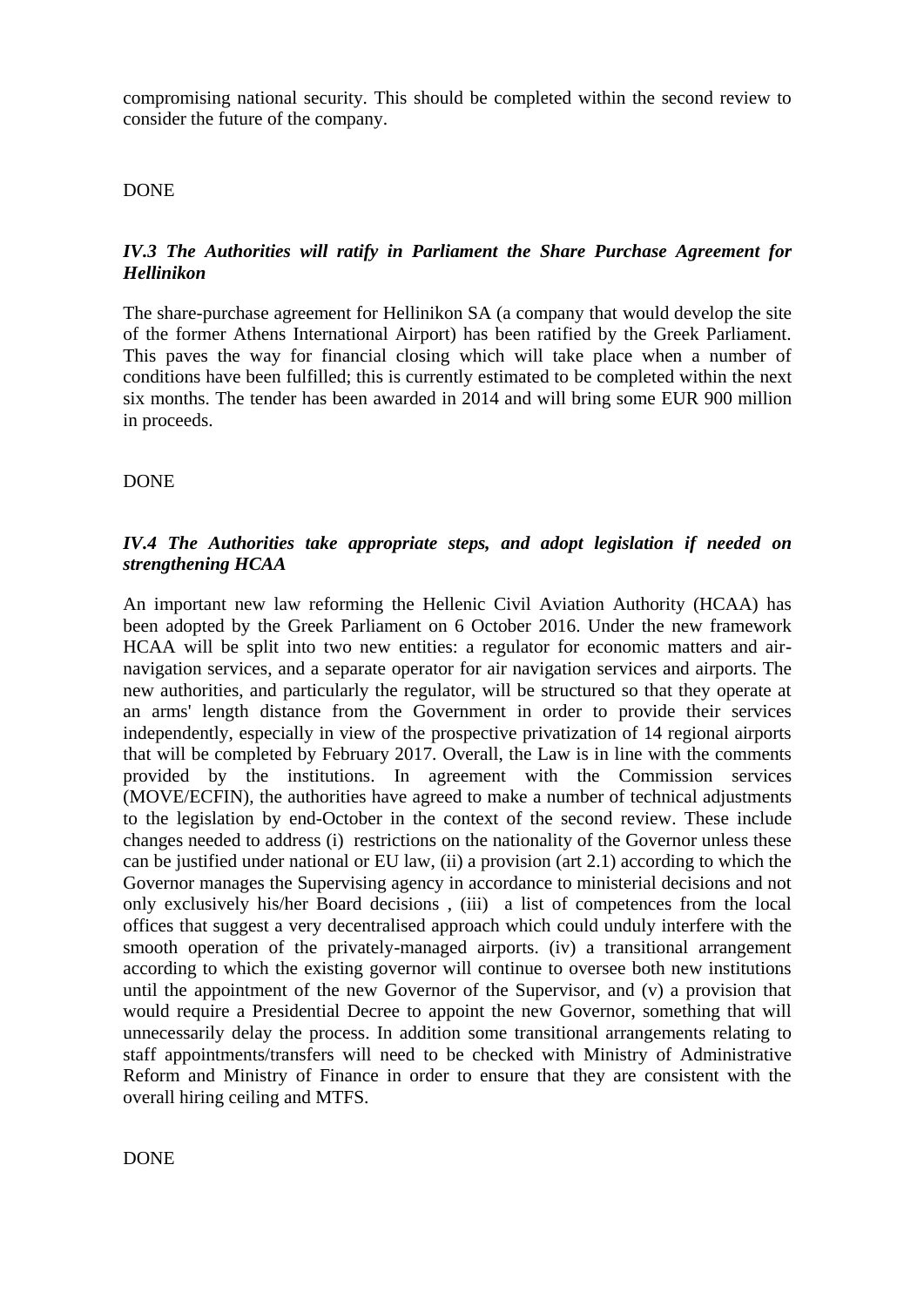# *IV.5 HRADF will launch Expressions of interest for the long-term (35 years) concession of Egnatia Motorway S.A. and three Vertical Axes*

The privatization process for Egnatia motorway has been launched after a decision of the Board of Directors of the Hellenic Republic Asset Development Fund (TAIPED) on 6 October 2016. The process will begin with a preparatory and consultative period with potential investors that will end with submission of expressions of interest, and tender is planned to be concluded by the third quarter of 2017. Before launching the process the company took a number of decisive steps to prepare the ground for the tender and create more certainty for potential investors (e.g, launching of processes for constructing eleven new toll stations which will completed over the next one year, and provide data to advisors to complete new traffic models and to value the company).

### DONE

*IV.6 The authorities will conclude the Government Pending Actions identified by HRADF and which are due by August 2016. OTE shares to be transferred to TAIPED following new shareholder agreement. Completion of the GPA related to the railway infrastructure network maintenance.*

A number of additional government pending actions have been concluded to facilitate the privatization process (e.g. notably Astir Palace legal steps to allow shares to be exchanged and financial closing to take place, a number of key steps to relocate services from within the Hellinikon site, a ministerial decision needed to regulate fees for regional airports etc.). Regarding the 5% of the shares of the Greek Telecom Company (OTE) that must be transferred to TAIPED for prospective sale significant progress has been achieved but a number of remaining steps are pending to complete the legal transfer. As part of this process the Hellenic Republic renegotiated successfully a new shareholders agreement with Deutsche Telecom (DT) to adjust the rights of the Hellenic Republic to reflect the diminished state ownership of OTE as required by the European Commission. Additionally, the Commission has requested that this agreement is not ratified by parliament in order to close an open legal process and this added an additional step involving a small revision in the law that would abolish a previous ratification. Against this background the formal transfer of shares to TAIPED is ongoing and it is expected to be concluded by 14 October 2016.

DONE

#### **V. REVENUE AGENCY**

### *V.1 The authorities adopt measures to ensure an appropriate budget for the functioning of the agency.*

*(i) a one-off injection of resources to address problems facing the agency with the initial stock in terms of both personnel and equipment and to ensure a sufficient level of resources to start to operate effectively;* 

*(ii) an immediate increase in budget for discretionary operational activities;* 

*(iii) the adequate appropriation to allow for the recruitments of sufficient staff in the agency in 2016 and 2017 to reduce the vacant positions to a normal level, consistent with the Attrition Rule.*